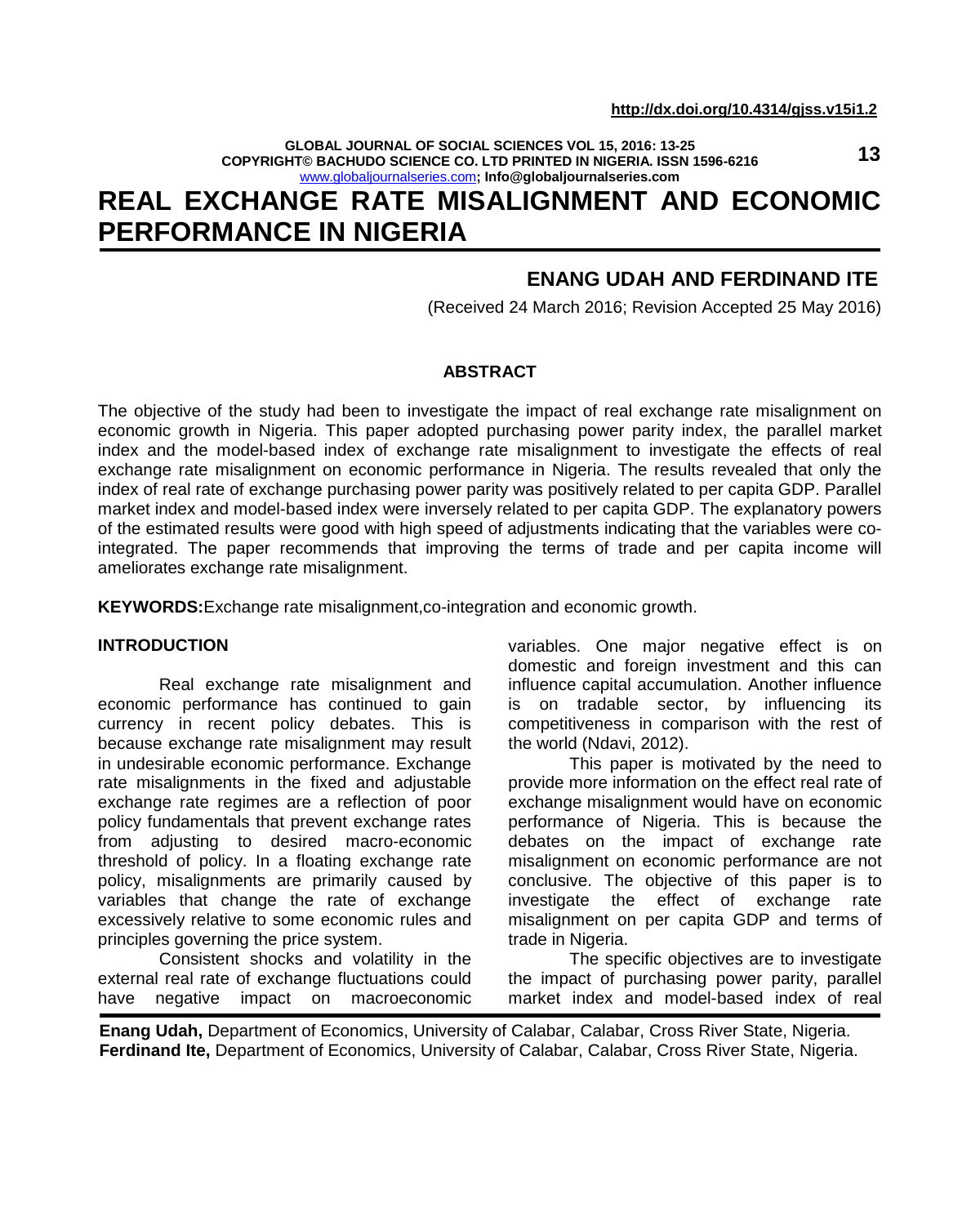exchange rate misalignment on per capita income, terms of trade and oil price volatility in Nigeria.

# **2. LITERATURE REVIEW**

Hooper and Mann (1989) and Blundell– Wagnall and Brown (1991) used structural model to investigate the real rate of exchange determination nexus. Their results showed distortions as the major cause of exchange rate misalignment. Stryker (1990) applied the purchasing power parity model to agricultural export products in Ghana via equilibrium rate of exchange determination. The estimates of the real foreign exchange rates when compared with the official rates in the study period showed that over –valuation of the rate of currency exchange is linked to monetary expansion programmes– a scenario which culminated in uncontrollable and persistent rise in the general price levels. Nevertheless using arbitrary base year period, Stryker's (1990) findings collaborates the findings of Edwards (1989) who opined that exchange rate over-valuation is a product of expansionary fiscal and monetary policy measures.

Aron and Ayogu (1995) and Soludo and Adenikinju (1997) investigated equilibrium exchange rate determination using the error correction methodology. Soludo and Adenikinju (1997) used the co-integration method in determining real rate of exchange equilibrium using Nigeria as a case study. Calculating volatility values they discovered that there was negative effect of misalignment series on manufacturing sector investment in Nigeria.

Elbadawi and Soto (1995) calculated real exchange rate for developing countries such as Burkina-Faso, Coted'Ivoire and Chile, four Sub- Saharan countries and three other less developed nations by applying the co-integration error correction mechanism (ECM). The result revealed that the stationary values of the different fundamentals were significantly correlated with the equilibrium real exchange rate (ERER) and that the former level of sustainability highly depended on the value of the latter.

Odedukun (1997) researched on 38 groups of African nations, by investigating the effects of macroeconomic policies, currency reduction and fundamental movement in real exchange rate. He revealed that government fiscal deficit spending, rise in domestic credit, and the ratio of GDP to domestic absorption,

# **14 ENANG UDAH AND FERDINAND ITE**

government consumption to GDP ratio, improvement in export-import ratio, per capita GDP as well as parallel market rate of exchange premium. led to increment in the real rate of exchange. Conversely, the rate of consumer wholesale price in trading partners countries, the ratio of investment to GDP and the frequency of devaluation and advanced nations economic growth culminate in the reduction in real rate of exchange. Studies by Hsieh (1982), Marston (1987), and Edison and Wovland (1987) revealed that differences in productivity levels leads to the Balassa–Samuelson effect. The works of Patel and Srivastava (1997) revealed that the overall deficit in government spending, GDP-investment ratio and the rate of nominal exchange were the main factors that impacts on real exchange rate in India within the time under consideration.

The econometric investigation of Aron, Elbadawi and Khan (1997) are not only interesting but emphatically fascinating. The paper showed that foreign inflows of assets and reserves bring about appreciation in the rate of exchange; volume of trade expansion, public spending, non-gold commodity terms of trade as well as real price of gold have both short-term and long-term impact on real exchange rate. Hence, further expansion in trade, weakened export-import ratio and reduction in the inflows of foreign assets into the nation result in the depreciation of the currency. Nevertheless, unsustainable public spending leads to exchange rate over-valuation.

Sub-Saharan Africa collaborative strength was examined by Ogunkola (2000) using a rather fascinating model predicating on propositions linking the three basic conditions of monetary union success with the real exchange rate, which are productive factor mobility, export trade expansion as well as the level of openness of the economy, he concluded that real exchange rate is mainly influenced by above identified factors.

Beatrice (2001) in Zambia used a technique of co-integration to ascertain the determination of real rate of exchange during long-term exports and imports trade, and of the real exchange rate in the domestic economy. The paper revealed that factors such as commodity trade terms, public sector consumption spending as well as share of investment determine real exchange rate for imported goods. Furthermore, commodity terms of trade, share of investment and real GDP growth rate as well as the apex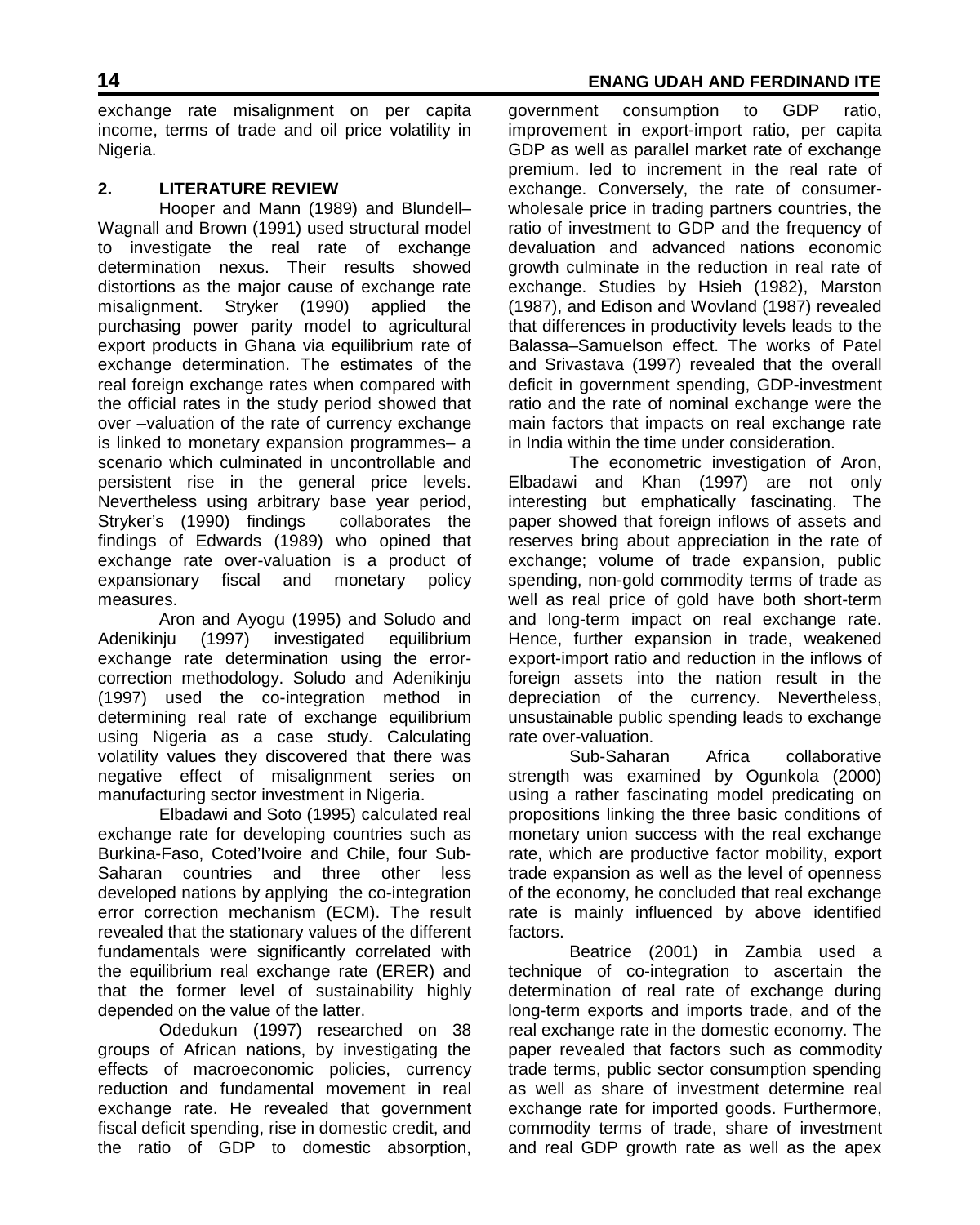# **REAL EXCHANGE RATE MISALIGNMENT AND ECONOMIC PERFORMANCE IN NIGERIA 15**

bank reserves and taxes on trade have long – term effect on real foreign exchange rate for exports. Furthermore it was discovered that terms of trade, share of investment, as well as the growth rate of real GDP have long-term impact on the internal real exchange rate. Also indices such as foreign aid and the level of openness impact on the real rate of exchange in the short term.

Macdonald and Ricci (2003) opined that commodity trade terms, different in real rate of interest, foreign net reserves, and GDP per capita have positive impact on exchange rate in South Africa. However, the rate of trade openness and general fiscal balances has inverse effect on real rate of exchange of the country. Annsofia-Peterson (2005) examined the parameters which influence exchange rate fluctuation in Sweden, Japan and United Kingdom against the United States dollar from 1995 to 2004. The estimates revealed that in the three countries, changes in exchange rate are highly statistically significant and mostly affected by rate of interest.

Nyong (2005) used co-integration, unit root test and error correction model to model the relations that exist between real exchange rate misalignment and economic growth in Nigeria. The paper showed that the purchasing power parity, parallel market and model-based indices of real exchange rate misalignment affect economic growth negatively.Obadan (2006) investigated the trend of exchange rate management and administration using Nigeria as a case study between 1986 and 2005, and taking macroeconomic fundamentals such as net export differentials, capital inflows and the various measures of misalignment discovered that the prolonged deviation of real rate of exchange from equilibrium has created oscillation in Nigeria economic growth.

Frankel (2007) discovered that there is a positively direct correlation between real exchange rate and commodity terms of trade, one year lagged value of real exchange rate and the real rate of interest. Obi, Obida and Nurudeen (2010) using co-integrating method and error correction approach to establish the correlation between some potential determinants of real exchange rate in Nigeria, realized that productivity differential, government consumption expenditure, investment and foreign exchange reserves affects exchange rate positively. Benigno and Thoenissen (2011) examines the

effect of the exchange rate level and fluctuations on the trade balances in Chile and New Zealand and found out that reduction of exchange rate do not lead to a sizeable difference in the New Zealand trade balance but exchange rate fundamentals such as export volume, imports, investment and productivity differentials affect trade balance positively.

Bussiere, Saxena and Tovar (2012) investigated the variables that affects exchange rate fluctuation in Japan and discovered that real exchange rate is positively related to net export, real exchange rate differentials and one-year lagged of net exports.Karageikli, Bachetta and Van (2013) using a factor augmented vector auto-regression (FAVAR) approach to determine underlying exchange rate shocks and it effect on output in different industries in new Zealand. The FAAR approach permits the authors to ascertain the correlations between the rate of exchange over three hundred New Zealand macroeconomic variables. The study affirms that tradable/non-tradable aggregation of economic activities help to ascertain the relationship between the real rate in the economy with the exchange rate and hence showed that the largest negative impact from the exchange rate shock was peculiar in the construction and manufacturing industries.

Lopez, Tile and Bassiere (2014) investigating the connection between exchange rate appreciations and growth, and taking macroeconomic fundamentals such as productivity growth, capital inflows and shocks. It was found that exchange rate movement driven by shocks to financial market delivers an inefficient allocation and was negatively related with exchange rate. Productivity growth and capital inflows were empirically confirmed to be positively related to real exchange rate.

From the reviewed literatures it is apparent that none of these studies have attempted to capture the impacts of policy changes on real exchange rate misalignment in recent times, neither is there an attempt to evaluate the impact of oil price volatility on growth. Therefore, this study is an attempt to fill this gap.

### **3. Theoretical framework**

The theoretical underpinnings for this paper are anchored on the Traditional flow model (TFM), Monetary Model of exchange rate determination (MD) and the Portfolio Balance Model (PBM).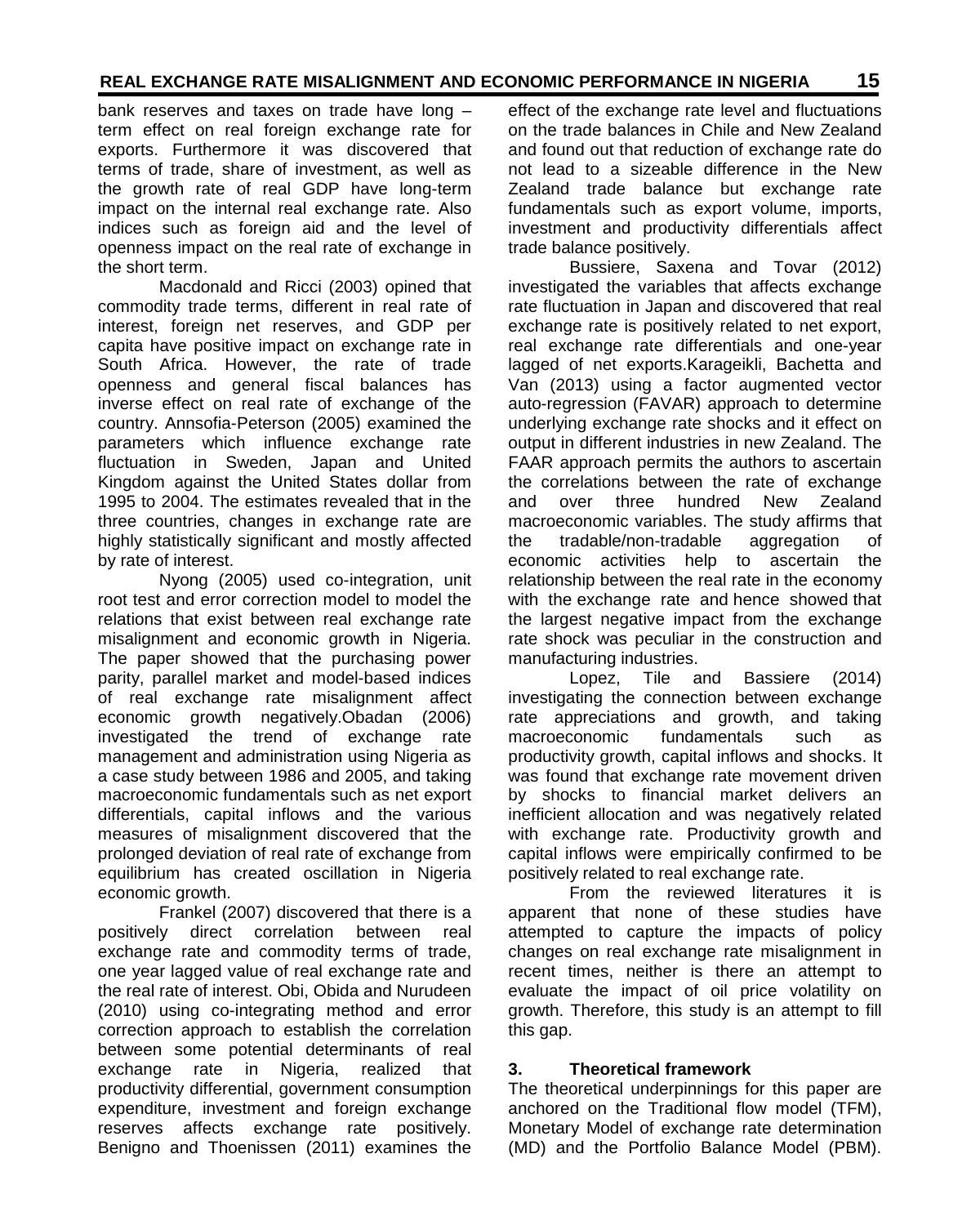The traditional flow model (TFM) postulates that the exchange rate is determined by the interplay of the market forces of demand and supply for foreign exchange. The school holds that exchange rate is in equilibrium when supply equals demand. Misalignment in the exchange rate is translated into imbalance in the current account. The current account is said to be determined by three main factors; relative prices, real income, and interest rate. TFM postulates that domestic price increase relative to foreign prices lead to exchange rate depreciation because increase in domestic prices feed into costs thereby making exports costly and highly uncompetitive. Consequently the supply of foreign exchange is highly constrained. On the other hand, import demand increases since imports become less expensive than exports.

Similarly, an increment in real output leads to a reduction in the value of foreign exchange rate because such increment tend to stimulate imports demand. On interest rate, the theory posits that an improvement in internal rate of interest vis-a-vis foreign interest rate causes an upward movement of the exchange rate via induced capital inflow. The model prescribes that a country that tends to strengthen its exchange rate must raise interest rate, lower prices, and reduce real growth. A country's current account surplus is financed by acquisition of foreign assets (outflow of capital) while a deficit is financed by inflow of foreign capital.

One the major criticism of the TFM is that it neglects asset market. A country cannot continue to run a current account deficit indefinitely and finance such deficit through capital inflow induced by higher interest rates. It assumes that foreigners will continue to invest in the domestic economy indefinitely. It fails to establish the stability condition for foreign acquisition of financial assets and ignores non-economic factor such as socio-political uncertainty which influence foreign capital inflow.

The monetary approach of exchange rate (MM) attempts to highlight variations in the rate of exchange in terms of fluctuation in the supply and demand of money between two countries. This approach argues that an upward movement in the supply of money causes the rate of exchange to plummet as a result of the induced inflationary pressures. An appreciation in real income given a fixed rate of nominal money supply caused prices to plummet leading to an appreciation of the exchange rate. When there is an appreciation in the domestic rate vis-a-vis the foreign interest rate it will lower money demand, raises prices (with given stock of money). The exchange rate depreciates as a result of the increase in relative prices.

The monetary model of exchange rate combines the quantity theory of money (or demand for money) with the purchasing power parity (PPP) hypothesis to identify the causal factors affecting the level of exchange rate.The rate of local currency depreciates as a result of domestic money supply vis-à-vis the foreign money supply ceteris paribus;the volume of money supply equally appreciates as a result of an increase in domestic real income or productivity relative to foreign productivity and the rate of currency exchange depreciates as a result of an appreciation in the domestic rate of interest relative to foreign interest rate.

A comparison of the predictions of the TFM and monetary model (MM) indicates that although both specify the same factors, an upward movement in real income in the TFM leads to a fall (decrease) in the exchange rate but leads to an increase of the exchange rate in the MM. Similarly, an increase in domestic interest rate in the home country relative to foreign interest rate leads to appreciation of the exchange rate under the traditional flow model but to a depreciation in the monetary model.

An important weakness of the monetary approach is the postulation that there is perfect substitutability between domestic and foreign bonds. If they are not, their differences must be accounted for. This limitation is remedied by the portfolio balance model.

The Asset – Disturbance Model or Portfolio Balance Model (PBM) encompasses both the monetary model and another component called portfolio, where portfolio is usually captured by bonds. The PBM assumes that there are three forms of assets, monetary base (MB), domestic bonds (DB), and Foreign Bonds (FB) which economic agents may hold in their portfolio. It posits that the rate of exchange is in equilibrium if the holding of these assets are in their desired proportion. An increase in domestic wealth may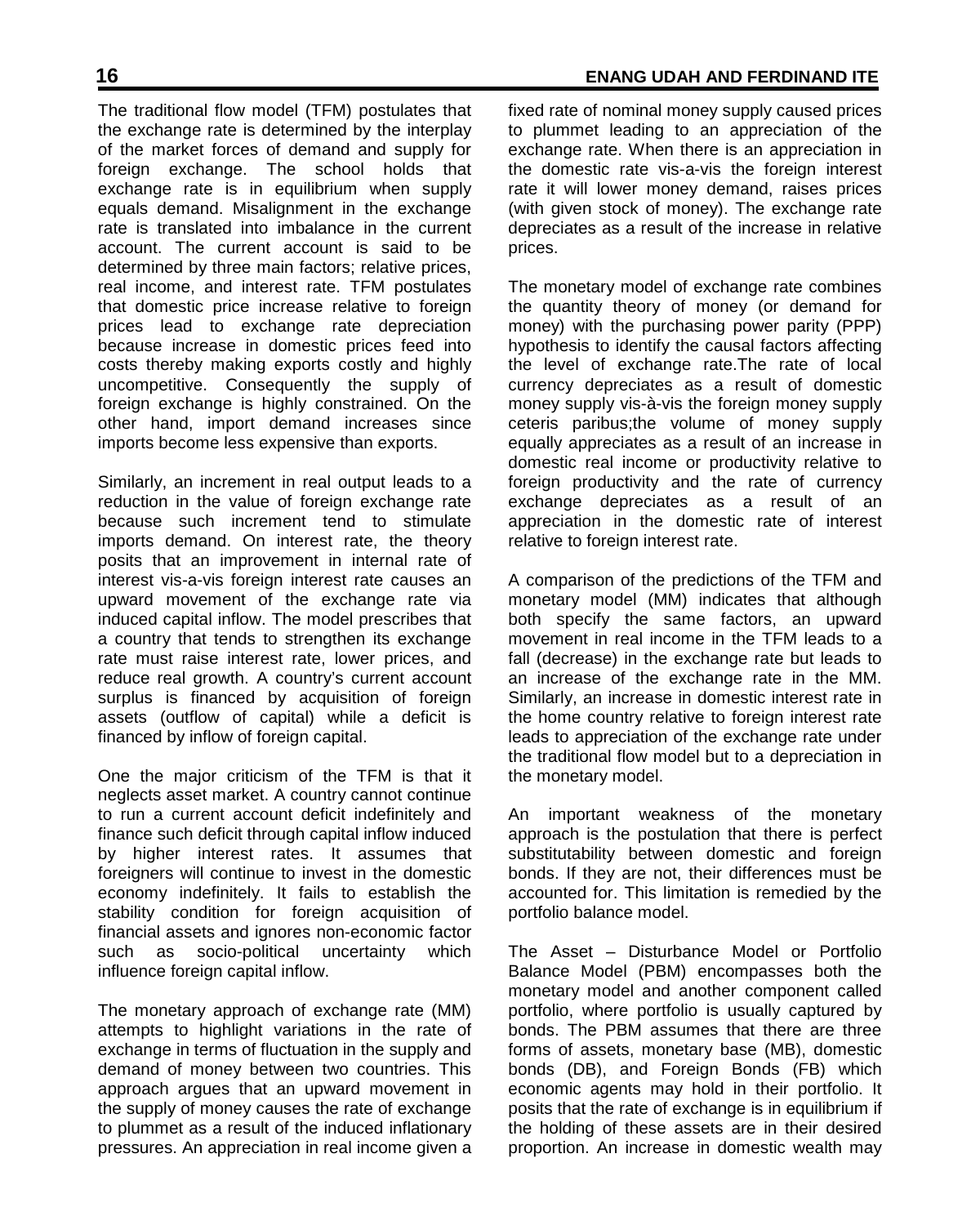# **REAL EXCHANGE RATE MISALIGNMENT AND ECONOMIC PERFORMANCE IN NIGERIA 17**

arise either from increases in the monetary base, holding of government bonds, or from current account surplus (foreign bonds).

An increase in the foreign bonds or assets demand results to a reduction of the rate of currency exchange, as a result of capital outflow; an increase in the holding of government bonds by the private sector drives the bond price down (income effect), rise interest rate (substitution effect) and cause an increase in the value of the exchange rate. Thus an increase in the holding of government bonds by the private sector has an uncertain effect on the exchange rate. The net change depends on the stronger of the two  $$ substitution effect or income effect. The exchange rate will appreciate if the substitution effect dominates and depreciates if the income effect dominates the substitution effect.

Two main criticisms of the PMB are its inability to determine the desired proportion in the holding of three forms of assets to establish the equilibrium exchange rate, and its neglect of the critical determinants of trade as well as the role of expectations. These are remedied by the purchasing power parity theory.The purchasing power parity hypothesis made provision for a reference guide to what the exchange rate should be. The model posits that the same bundle of goods in all nations involving in international trade should be purchased using the same unit of currency. This assumption can also be termed the Law of One Price. The absolute PPP theory assumes that the exchange rate between the currencies of any two nations should equal the ratio of the general price level in the two comparative economies.

Thus, the rate of exchange adjusts to the ratio of the domestic price level to foreign price level. The price level is assumed to be defined over the same basket of goods, and the purchasing power may be justified by assuming that arbitrage will equalize the prices of goods between them.The absolute PPP hypothesis is difficult to operate because price data are usually available in the form of price indexes of respective countries. For example the consumer price index or the GDP (ii) There deflator is price index constructed on the basis of a particular year taken as a base year. To overcome this problem, the relative PPP is used. Other assumptions of PPP are that the goods to be traded or purchased are identical, and that

there are no transaction costs or inflow of capital. There are two more assumptions namely the existence of full employment and price flexibility. An implication of the absolute purchasing power parity theory is that an increase of x percent of the price of bundle of commodities in country A relative to the price of the same bundle in country B will result in X percent reduction in the exchange rate of the country.

Relative purchasing power parity model which is an advancement of the absolute PPP theory states that changes in exchange rate between two nations should be equal to percentage changes in the ratio of price indexes of the comparative nations. The PPP theory is a long run proposition and is not applicable in the short term due to the simple reason that it takes time for price to adjust fully. A cardinal principle of relative purchasing power parity theory is that if tastes do change over time in the trading countries, then the theory predicts the change in the exchange rate between two consecutive time periods.

In the absolute version of PPP, if E>1, the currency of the domestic economy should depreciate (i.e.) should fall) relative to the foreign currency. However, if E<1, the domestic currency should appreciate (i.e. rise) relative to the foreign currency. The relative version of PPP theory focuses on variability of inflation as the dominant determinant of exchange rate instability. It suggests the need for co-ordination of monetary and fiscal policies to control inflation. By targeting inflation, exchange rate problems may be addressed. If two countries produce the same goods, all the commodities are tradable and there are no hindrances to international trade, then PPP would be strict application of the Law of one price.

Attempts have been made in the past to summarize some of the inherent weaknesses of PPP theory. The identified weaknesses include:

- (i) It is difficult to determine the appropriate base period. Different base period provide different PPP exchange rates.
- are various price indexes consumer price indexes or gross domestic product deflator. For instance the use of consumer price index would place heavy weights on consumables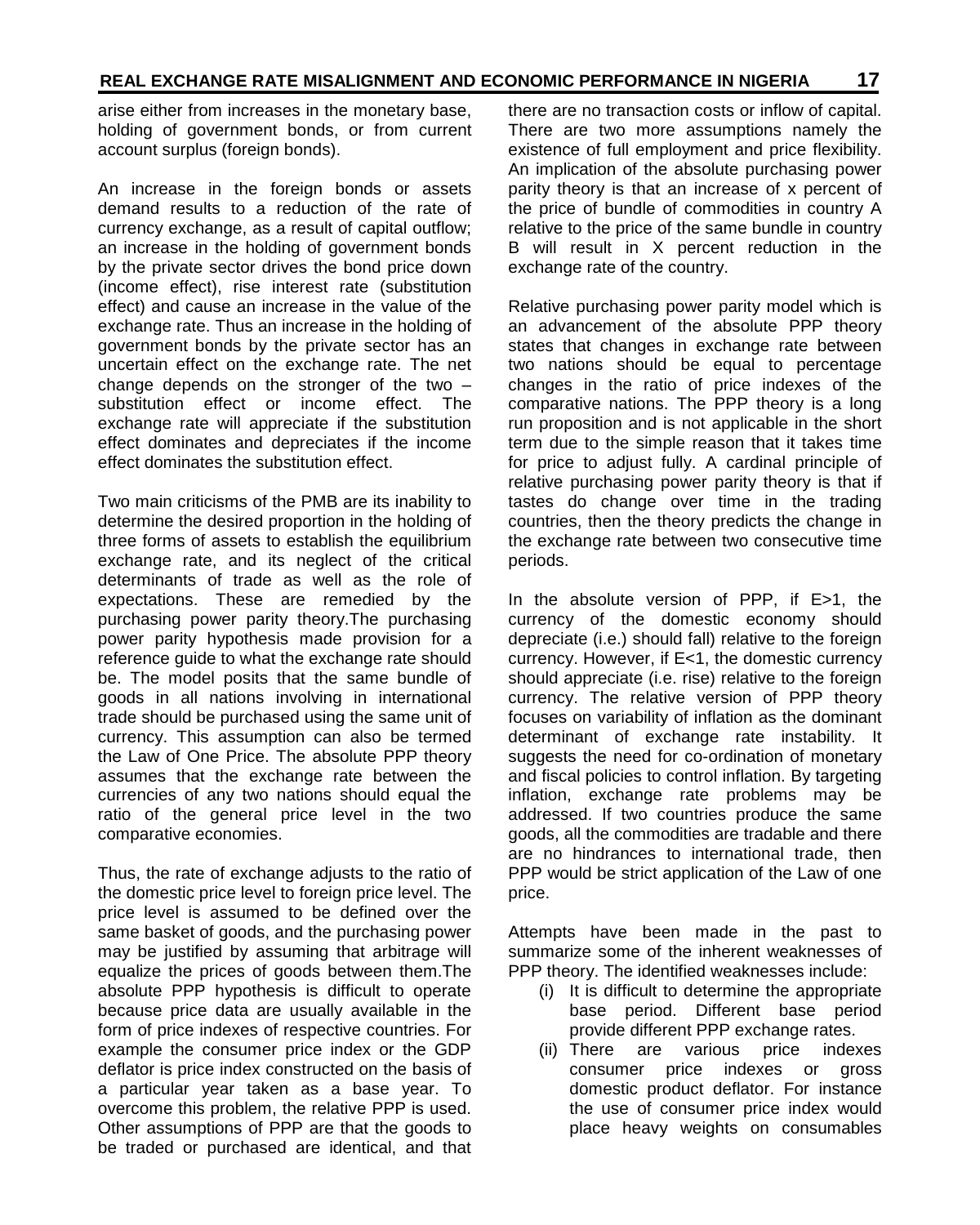whereas the use of GDP deflator would  $\bullet$ place heavy weight on non-tradable.

- (iii) The equilibrium exchange rate may change for structural reason and this may complicate the estimation of the exchange rate.
- (iv) PPP requires projections of prices for one to two years ahead.
- (v) Price indexes of different countries do not reflect the true changes in purchasing power
- (vi) Tariffs exchange rate restrictions, quotas, etc. may distort the demand and supply conditions.
- (vii) The PPP applies to the long run and not to the short run.

Several empirical studies have been carried out to establish the correlation between economic performance and long term disequilibrium or misalignment in real exchange rate in many less developed countries and the transition economies of Central and Eastern Europe in recent times. Overvaluation of foreign exchange rates has negatively affected many developing countries, including Nigeria. The locative nature of resources in any country is often affected by the consistent fluctuation in the real rate of exchange. An appreciation in the Nigerian real exchange rate will make goods produced locally dearer and will encourage consumers to substitute less expensive traded goods for home goods. This is not normal for a small evolving economy like Nigeria. More so, Nyong (2005) and Obadan (2006) have shown an inverse correlation between real exchange rate misalignment and economic growth in Nigeria.

### **4. Methodology**

This paper used the descriptive as well as cointegration and error correction methods. The framework for the study has its basis on the purchasing power parity, parallel market and model-based indexes of exchange rate misalignment in Nigeria.

Hence, the research was predicated on the construction of the index of exchange rate misalignment by adopting the following approaches.

 The parallel market exchange rate premium (PMP) approach based on Edwards (1989, and Obadan (2006).

 The model based index of exchange rate misalignment (Edward 1989; Ghura& Grennes, 1993), Chinn (1999) and Mordi (2006).

The paper adopted three measures of exchange rate misalignment namely, Purchasing Power Parity of exchange rate misalignment (MISRt), Model-Based exchange rate misalignment (MMIS) as well as the parallel market index of exchange rate (PMPt). In the purchasing power parity if MISRt ˃ 0, under devaluation and MISRt 0, overvaluation. The weakness of this index is that it cannot capture "changes in economic fundamentals and domestic macroeconomic, trade and exchange rate policies on the equilibrium" real exchange rate.The model based index of real exchange rate misalignment (MMIS) is a little more complicated. It is predicated on the regression estimates of the determinants of real exchange rate.Parallel market index of real rate of exchange misalignment (PMPt) is the parallel market premium expressed as a percentage of the nominal rate of exchange. The PMPt is an attempt to remedy some of the short comings of MISR based on PPP. It captures not only the misalignment in the exchange rate, but also distortions in the external exchange market and the extent of exchange management and import allocation in the domestic economic system.

#### **Model Specification**

To ascertain the effects of real exchange rate on economic growth, we have specified an exchange rate misalignment and growth equation as follows:

#### A) **PPP Index of Real Exchange Rate Misalignment**

PCGDPR = f (MISR, TOT, EDTX, GDIY, LABF, OPV) ....................................... **4.1**

|  | The structural equation is specified thus:                           |  |
|--|----------------------------------------------------------------------|--|
|  | $PCGDPR =$ $_{0}$ + $_{1}$ MISR+ $_{2}$ TOT+ $_{3}$ EDTX+ $_{4}$ GDI |  |
|  | 4.2                                                                  |  |

The a priori expectation for the above model is summarized as follows:

 $_1$ ,  $_3$ ,  $_6$ , <0 and  $_2$ ,  $_4$ ,  $_5$ >0

# B) **Parallel Market Index of Real Exchange Rate Misalignments**

|      | PCGDPR = f (PMPt, TOT, EDTX, GDIY, LABF, |  |
|------|------------------------------------------|--|
| OPV) |                                          |  |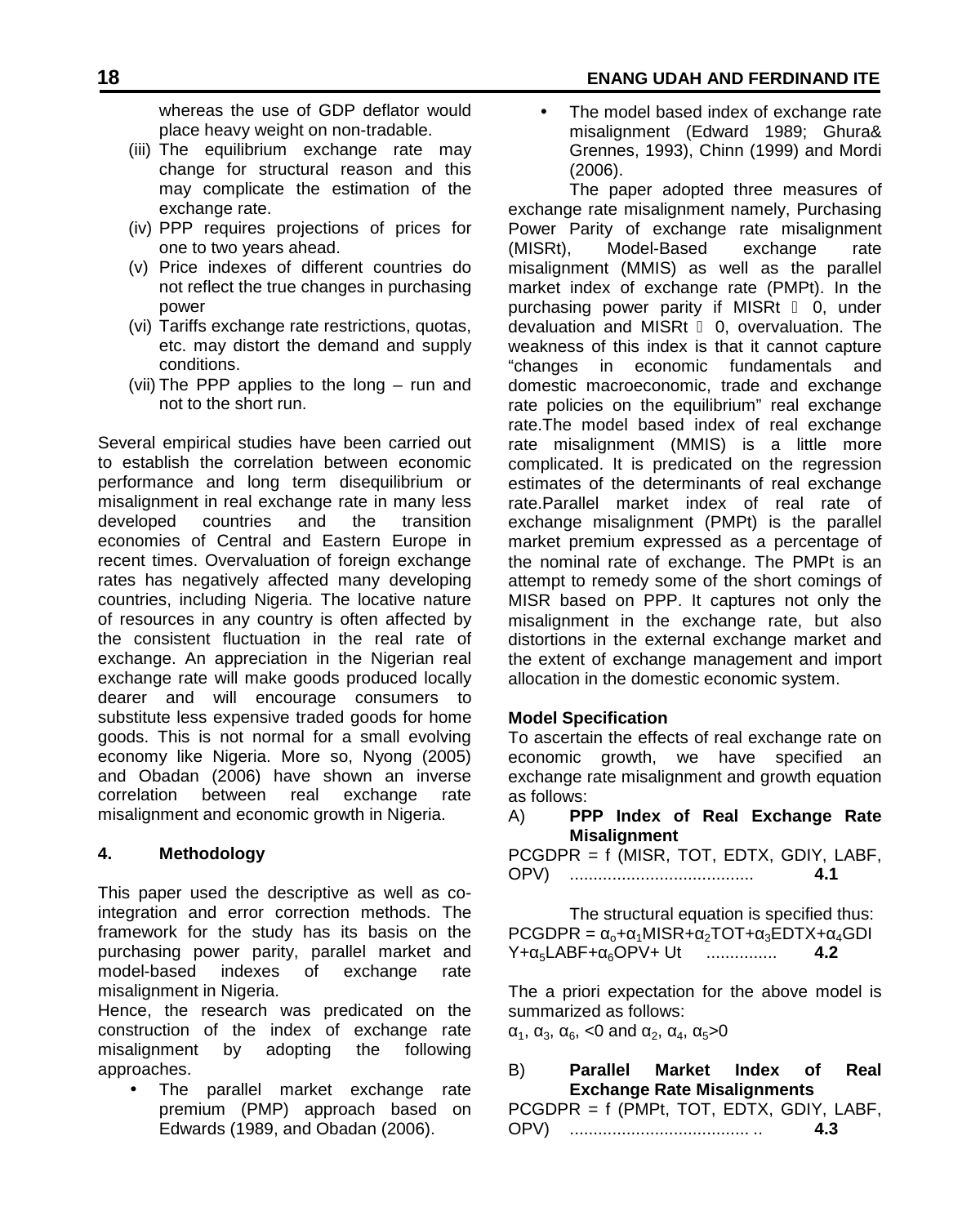The structural equation for the second model is specified thus:

PCGDPR=b<sub>o</sub>+b<sub>1</sub>PMP+b<sub>2</sub>TOT+b<sub>3</sub>EDTX+b<sub>4</sub>GDIY+<br>beLABF+beOPV+Ut – ………………………**4.4** b5LABF+b6OPV+Ut – ............... **4.4**

The a priori expectation for the second model is as follow:

 $b_1$ ,  $b_3$   $b_6$ <0 and  $b_2$ ,  $b_4$ ,  $b_5$ >0

#### C) **Model-Based Index of Real Exchange Rate Misalignment**

PCGDPR = f (MMIS, TOT, EDTX, GDIY, LABF, OPV) ...................................... .... **4.5**

The structural equation is specified thus:  $PCGDPR = b<sub>0</sub>+b<sub>1</sub>MMIS+b<sub>2</sub>TOT+b<sub>3</sub>EDTX+b<sub>4</sub>GDI$ Y+b5LABF+b6OPV+Ut ..................... **4.6**

The a priori expectation for the third model is  $b_1$ ,  $b_3$ ,  $b_6$ <0 and  $b_2$ ,  $b_4$ ,  $b_5$ >0.

#### **DISCUSSION OF VARIABLES**

- **PCGDPR**= per capita GDP growth rate; this is the difference between GDP growth rate and population growth rate.
- **TOT** = Terms of trade: Commodity terms of trade expressing the export-import price ratio.
- **EDTX**= External debt burden which measures the ratio of external debt to export

unit price plus import unit price capturing debt overhang thesis.

- **GDIY** = Gross domestic investment to GDP ratio.
- **LABF** = Labour force: This captures the growth in labour force over the years.
- **OPV**= volatility in the prices of oil indicating the fluctuation in the prices of petroleum in the international market.

#### **5. PRESENTATION OF EMPIRICAL RESULTS**

The results of the unit root test and error correction model are summarized in tables 5.1 and 5.2 respectively. The unit root result showed that the series are integrated of order one I(1). Having established whether or not the series are stationary or not, we proceed to estimate the error correction model of the purchasing power parity index of real rate of exchange misalignment, the parallel market index of real rate of exchange misalignment and the model based index of real rate of exchange misalignment. Note that the over parameterized model at this juncture is cumbersome to interpret in any meaningful perspective, the peculiar and basic role is to enable us to know and signify the main dynamic patterns of the parsimonious function that is more interpretable as well as suitable for policy formulation.

| Variable       | <b>Trend and Constant</b> | Decision |
|----------------|---------------------------|----------|
| <b>LRER</b>    | $-5.069853$               | I(1)     |
| <b>TOT</b>     | $-3.806579$               | I(1)     |
| <b>CLOSE</b>   | $-6.913550$               | I(1)     |
| <b>FDI</b>     | $-6.475911$               | I(1)     |
| <b>EXDOMCR</b> | $-6.472987$               | I(1)     |
| <b>GDPGR</b>   | $-5.005463$               | I(1)     |
| <b>LNER</b>    | $-5.206156$               | I(1)     |
| <b>EDTEX</b>   | $-5.519259$               | I(1)     |
| <b>INF</b>     | -4.453385                 | I(1)     |
| <b>PCGDPR</b>  | $-5.328762$               | I(1)     |
| <b>GDIY</b>    | $-6.475911$               | I(1)     |
| <b>LLABF</b>   | $-6.568908$               | I(1)     |
| <b>OPV</b>     | $-9.435458$               | I(1)     |
| <b>MISR</b>    | -7.834294                 | I(1)     |

**Table 5.1:** Unit Root Result (Augmented Dickey Fuller)

**Critical Values:** 1% level = -3.596616

5% Level = -2.933158 10%level=-2.604867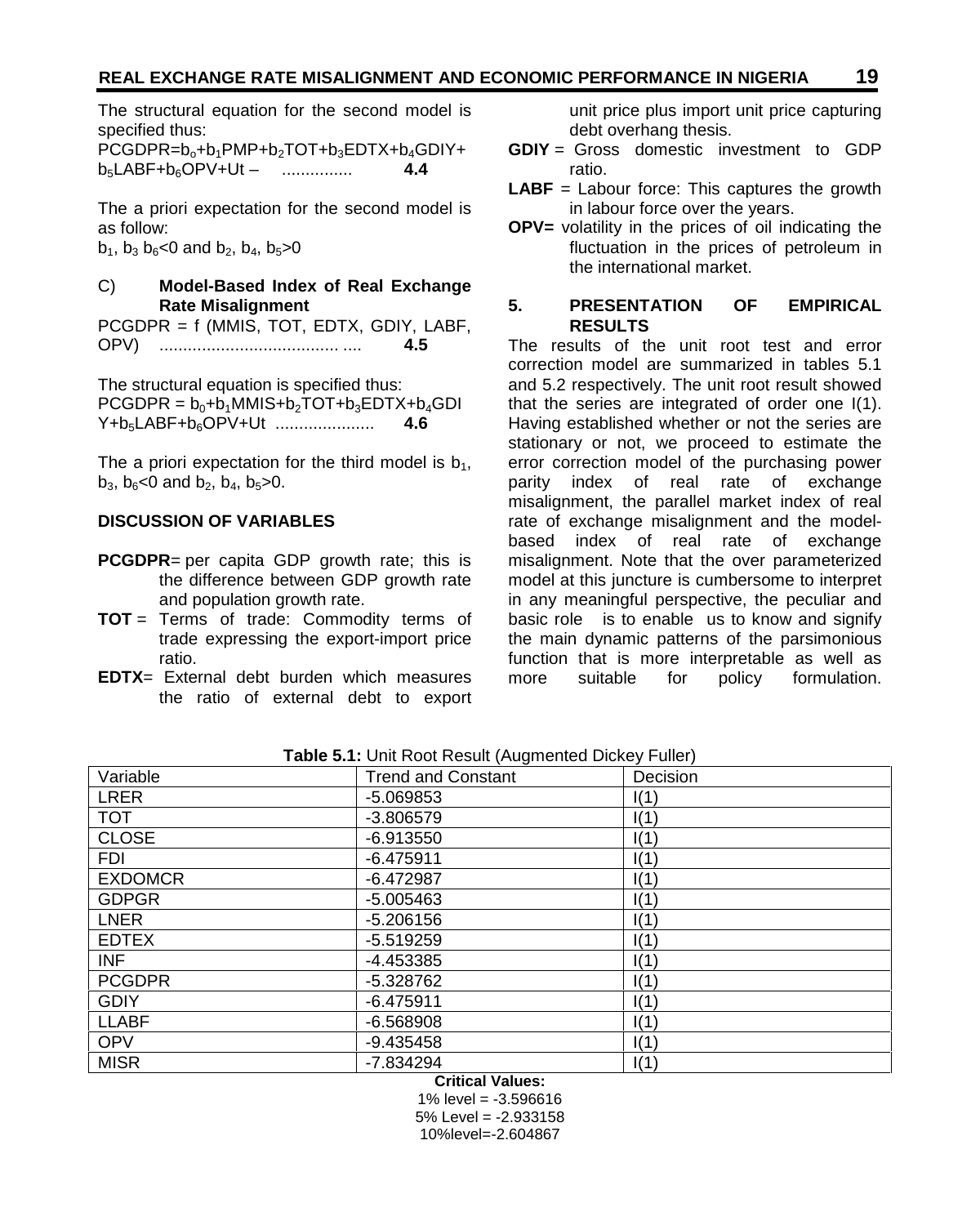| Variables        | <b>I able 5.1:</b> Summary or parsimonious error correction results<br>Purchasing<br>Power | Parallel Market index  | Model<br>Based<br>Index |
|------------------|--------------------------------------------------------------------------------------------|------------------------|-------------------------|
|                  | Parity (MISRt)                                                                             | (PMPt)                 | MMIS)                   |
| $\mathsf{C}$     | 0.044179(4.12)                                                                             | $-0.2730363(-0.07)$    | $-0.097727$ $(-0.07)$   |
| PCGDPR (-1)      | 1.887616 (4.63)                                                                            | 0.915850(2.29)         | 0.943820(3.16)          |
| <b>TOT</b>       | $-0.440112$ $(-3.81)$                                                                      | $0.045789$ (-2.29)     | $-0.054279(2.14)$       |
| $TOT(-1)$        | 0.202718(1.83)                                                                             | 0.049009(1.79)         | 0.054279(2.14)          |
| <b>DOPV</b>      | 0.172714(1.50)                                                                             | 0.098873(1.78)         | 0.101213(1.89)          |
| <b>DMISRt</b>    | 5.088949 (0.90)                                                                            |                        |                         |
| ECM <sub>1</sub> | $-0.788245(-3.57)$                                                                         |                        |                         |
| $GDIY(-1)$       |                                                                                            | $0.066784$ (-1.14)     |                         |
| <b>PMP</b>       |                                                                                            | $-0.024440$ ( $-141$ ) |                         |
| $PMP(-1)$        |                                                                                            | 0.0232280(1.55)        |                         |
| ECM <sub>2</sub> |                                                                                            | $-0.995059(-3.18)$     |                         |
| <b>DMMIS</b>     |                                                                                            |                        | $-2.210819(-0.71)$      |
| $ECM3(-1)$       |                                                                                            |                        | $-0.970735$ $(-3.45)$   |
| $R^2$            | 0.53                                                                                       | 0.55                   | 0.51                    |
| D.W              | 2.08                                                                                       | 1.7                    | 2.0                     |

|  |  | Table 5.1: Summary of parsimonious error correction results |  |
|--|--|-------------------------------------------------------------|--|
|--|--|-------------------------------------------------------------|--|

**Note:** values in parenthesis are the t-statistics

Table 5.2presents the estimated results of the parsimonious model for Purchasing Power Parity (MISRt), Parallel Market Index (PMPt) and Model Based Index (MMIS). The MISRt results, showed that one year lagged per capita income (PCGDPR(-1)), terms of trade (TOT(-1)) and oil price volatility (DOPV) conformed to *a priori* expectations and were statistically significant. This implies that one per cent increase in PCGDPR(-1) and TOT(-1) will result in 1.9 and 0.2 per cent increase in exchange rate appreciation. The error correction term is significant and negatively signed. This implies that the real exchange rate adjust negatively to disequilibrium in the co-integrating vector (about 8 per cent in a year). This also confirmed the long-run property of the model. The Durbin Watson statistics value of 2.08 shows no first order serial correlation and the adjusted  $R^2$ shows a good fit. The value of  $R^2$  showed that 53 per cent of total variation around the mean is explained by the repressors'.

Akaike (AIC), Schwarz (SIC) and Hannan-Quin criteria can be used to compare in sample and out-sample forecasting performance of a model. In this comparison, AIC and SIC with the lowest value is preferred and also imposes a penalty for adding regressors to the model. These arguments are not the focus in our paper. However, in the case of our paper and as noted 5.1 by Gujarati, (2003) and Patterson, (2000) these information criteria is joined by the requirement

that the resulting model has residuals which are consistent with a lack of serial correlation. Thus from our results the three models showed no evidence of serial correlation, therefore we placed inference based on the Durbin Watson statistics rather than on AIC or SIC.

The Parallel Market Index model (PMPt) results was also satisfactory. As shown in table 5.2, one year lagged per capita income, terms of trade both lagged and levels as well as price volatility conformed to a priori expectations and were statistically significant. This suggests that real depreciation of exchange rate helps real per capita income and one per cent decrease (depreciation) in misalignment can increase per capita income by 9 per cent and terms of trade by 0.04 per cent. The error correction variable was not only significant but was negatively signed. The high speed of adjustment of exchange rate to disequilibrium in the error correction vector of 99 per cent within a year is satisfactory. The Durbin Watson statistics was approximately two, indicating the absence of serial correlation.The model based index results shows a good fit with adjusted R2 of 0.51 and absence of serial correlation. Variables of interest were statistically significant and conformed to *a priori* expectations.

### **5.1 Summary and conclusion**

This paper used purchasing power parity index, the parallel market index and the model-based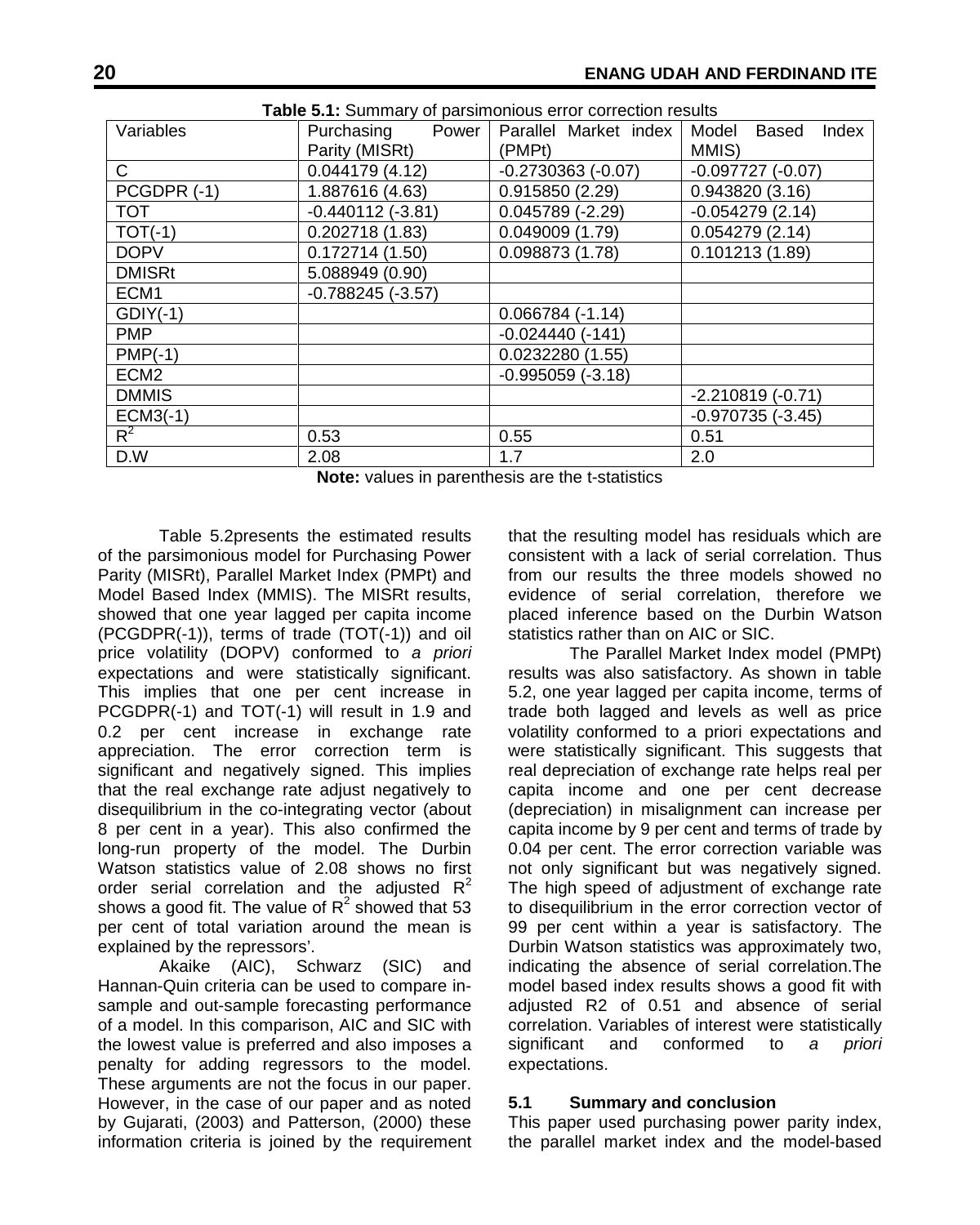index of exchange rate misalignment to investigate the effects of real exchange rate misalignment on economic performance in Nigeria. The results revealed that only the index of purchasing power parity was found to be positively related to per capita GDP while the parallel market index and model-based index were inversely related to per capita GDP. This corroborates with the works of Nyong (2005) and Obadan (2006), who asserts that long-term inverse relationship exist between real rate of exchange misalignment and economic growth in Nigeria. This strongly suggests that exchange rate misalignment over the years has been distortionary. The outcome of the results also showed that per capita income and terms of trade were significant and correctly signed.Any terms of trade improvement result in significant appreciation of the real exchange rate.

### **CONCLUSION**

Within both developing and developed economies, exchange rate management plays a very important role in economic performance and hence serves as a nominal anchor for the determination of both domestic and foreign trade balance. Therefore, the need for effective rate of exchange management need not be overstressed. The paper set out to investigate the effects of real rate of exchange misalignment on economic performance in Nigeria and the findings suggests that to improve terms of trade and per capita GDP, the country need to pursue exchange rate reforms that will reduce misalignment.The paper recommends that improving terms of trade and per capita GDP could reduce exchange rate misalignment.

### **REFERENCES**

- Annsofia, P., 2005. Identifying the determinants of exchange rate movements: Evaluating the real interest differential model. Cited at http://urn.kb.se/resolves? Urn: nbn: se: hj: diva-247.
- Aron, C and Ayogu, M., 1995. The effects of real exchange rate uncertainty on export: Empirical evidence. The World Bank Economic Review, 3, (2):
- Beatrice, K. M., 2001.Long-run and short-run determinants of the real exchange rate in

Zambia.Working papers No 40. cited at http://www.handels.gu.se/econ/*.*

- Benigno, G and Thoenissen C., 2011.Equilibrium exchange rates and supply-side performance.The Economic Journal, 113(486), C 103-C 127.
- Blundell-Wignall, A. and Browne, K. C., 1991. Exchange rate volatility and world trade European Journal of Economics, Finance and Administrative Sciences.
- Bussiere, M.,Saxena, S and Tovar, C., 2012. Chronicle of large currency devaluations: Re-examining the effects on output. Journal of International Money and Finance, 31, (4):
- Chinn, M., 1999.Measuring misalignment: Purchasing Power Parity and East Asian currencies in the 1990s.IMF Working paper (120), 1-29.
- Edison, H and Wovland, J., 1987.A quantitative re-assessment of the purchasing power parity hypothesis: Evidence from Norway and the United Kingdom. Journal of Applied Economics, (4), 309-333.
- Edwards, G., 1989. Real exchange rates devaluation and adjustment. The MIT Press, Cambridge, MA.
- Elbadawi, I. A and Soto, R., 1995. Aid, real exchange rate misalignment and economic performance in Sub-Saharan Africa. Institute of Economics-PUC Working paper No.368.
- Frankel, J., 2007.On the rand: Determinant of the South African exchange rate.CID Working paper No. 139.
- Ghura, D andGrennes, T., 1993.The real exchange rate and macroeconomic performance in Sub-Saharan Africa. Journal of Development Economics, 42, 155-174.
- Gujarati, D. N., 2003. Basic econometrics.Tata McGraw Hill
- Hall, S. G and Henry, S. G. B., 1989.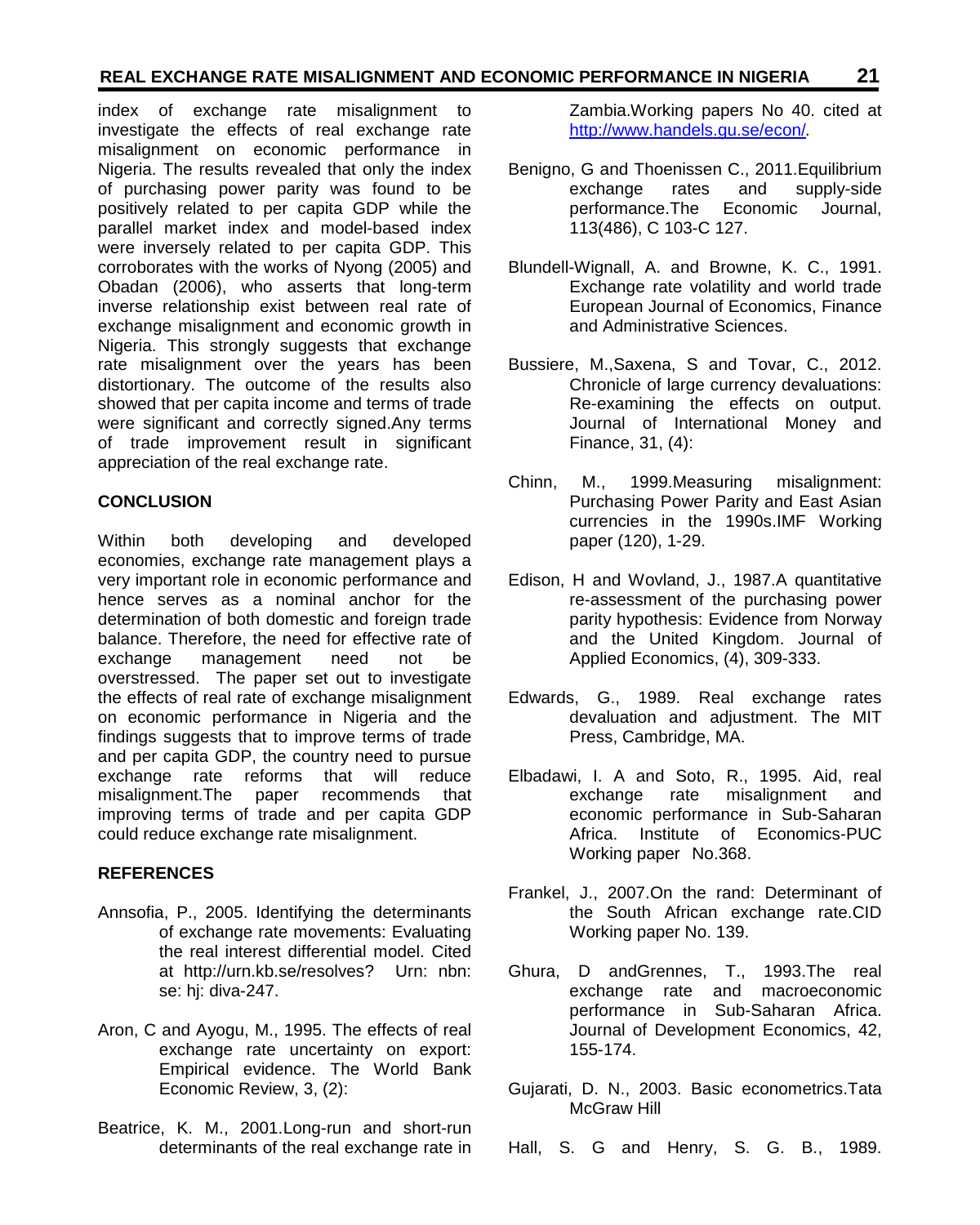### **22 ENANG UDAH AND FERDINAND ITE**

Macroeconomic modelling and contributions to economic analysis. (North-Holland, Amsterdam reprint.),416- 421.

- Hopper, A. C and Mann, T., 1989. International trade and exchange rate volatility. European Economic Review 36, 1311- 1321.
- Hsieh, D., 1982.The determination of the real exchange rate: The productivity<br>approach.Journal of International approach.Journal Economics, 12,355-362.
- IMF., 2012. Working paper No. 7/296
- Johansen, S., 1988.Statistical analysis of cointegrating vectors. Journal of Economic Dynamics and Control, 12, 231-254.
- Johansen, S and Juselius, K., 1990.Maximum likelihood estimation and inference on co-integration with applications to the demand for money.Oxford Bulletin of Econometrics and Statistics, 52, 169- 210.
- Karageikli, M., Bacchetta, P and Van, W., 2013. Non-fundamental shocks and exchange rate misalignment. The Treasury, 2, (3):
- Lopez, C. Tile, C andBassiere, M., 2014. Do real exchange rate appreciations matter for growth*?* MARP Paper No. 54892.
- MacDonald, R. & L. Ricci (2003).Estimation of the equilibrium exchange rate for South Africa.IMF Working paper WP/03/44.
- Makrelor, K., 2008. Determinants of the equilibrium exchange rate for South Africa's manufacturing sector and implications for competitiveness.Being a Draft of a Working paper of the national treasury of South Africa.Cited at htpp://www.treasury.gov.za.
- Mordi, N. O., 2006. Real exchange rate volatility and economic management in Nigeria, in the dynamics of exchange rate in Nigeria.CBN Bullion, 30, (3): 17-25.
- Ndavi, T. W., 2012.The effects of real exchange rate misalignment on economic growth: A case study of Kenya. Unpublished Thesis, Nelson Mandela Metropolitan University.
- Nyong, M.O., 2005.International economics: Theory, policy and applications. Calabar: Wusen Publishers Ltd.
- Obadan, M. I., 2006. Overview of exchange rate management in Nigeria from 1986 to date, in the dynamics of exchange rate in Nigeria. CBN Bullion, 30, (3): 1-15.
- Obadan, M.I., 2009. Exchange rate regimes for developing and emerging markets. A paper presented at the 3- day International Conference on Central Banking Financial Stability and Growth Organized by the CBN in Abuja, May 4.
- Obi, B, Obida, W. G and Nurudeen, A., 2010. Determinants of exchange rate in Nigeria, 1970-2007: An empirical analysis.Indian Journal of Economics and Business.
- Odedokun, M.D., 1997. An empirical analysis of the determinants of the real exchange rate in African countries. The Journal of International trade and Economic Development,6,63-82.Cited at htpp://ww w.informaworld.com/smpp/title-content=t 71372237.grdb=all.
- Odusola, A., 2009.Economics of exchange rate management, in the dynamics of exchange rate in Nigeria. CBN Bullion, 30, (3): 38-43.
- Ojameruaye, E.O., 1991. An application of the purchasing power parity to the determinationof the realistic exchange rate of the Nigerian currency.Nigeria Financial Review, 3, (4):
- Patel, U. R and Srivastava, P., 1997.The real exchange rate in India: Determinants and targeting. Centre for Economic Performance Discussion paper No. 323.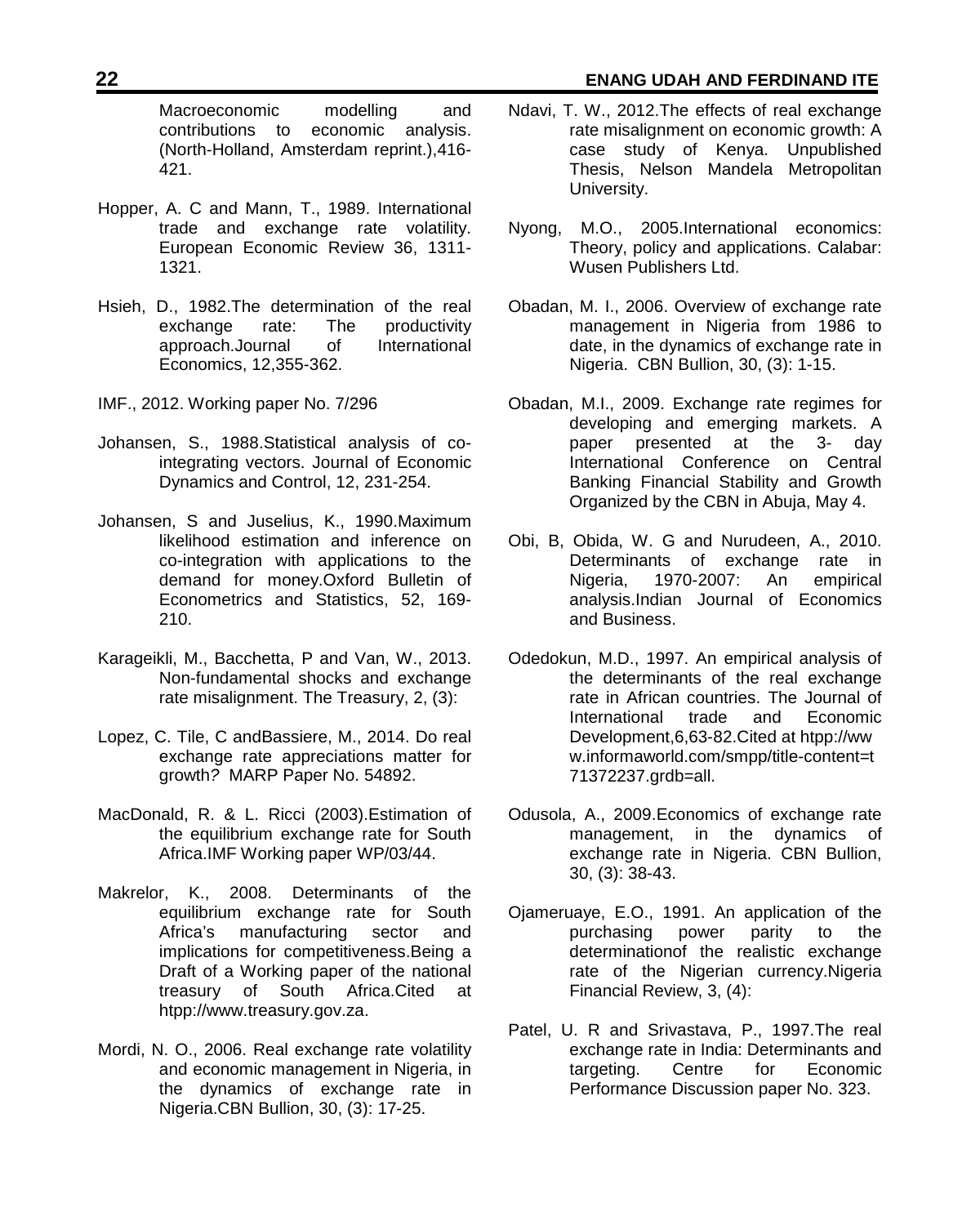# **REAL EXCHANGE RATE MISALIGNMENT AND ECONOMIC PERFORMANCE IN NIGERIA 23**

- Patterson, K., 2000. Introduction to applied econometrics: A time series approach. Palgrave Macmillan
- Phillips, P. C. B and Peron, P., 1988.Testing for a unit root in time series regression*.* Biometrica.
- Soludo, C. C and Adenikinju, F. A., 1997. Exchange rate misalignment and investment in Nigeria. Paper presented to OECD Development Centre Paris.
- Stryker, A. M., 1990. Determinants of real exchange rate: The purchasing power parity model. Journal of Development Economics, 42, (5):
- Williamson, J., 1982.The exchange rate system: Policy analysis.International Economics 5, Washington, Institute of International Economics.

Yotopoulos, P. A and Sawada, Y., 2005. Exchange rate misalignment: A new test of long runs PP-based on cross country data.CIRJE Discussion paper no. F – 318, 1-23.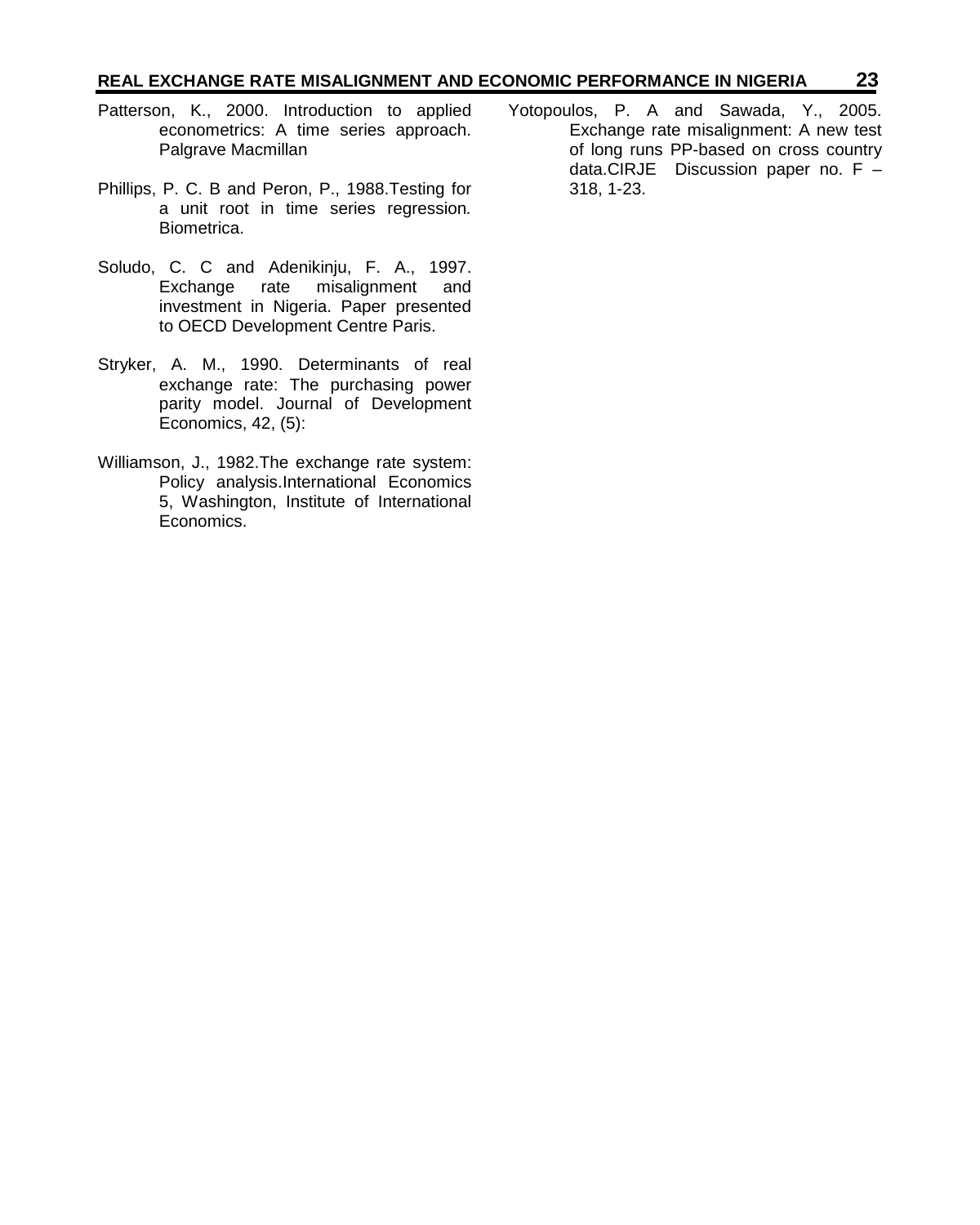# **APPENDIX 1**

| Variable                                                                                                                                | Coefficient Std. Error                                                                                                                                                                                                    | t-Statistic Prob.                                                                                                                 |
|-----------------------------------------------------------------------------------------------------------------------------------------|---------------------------------------------------------------------------------------------------------------------------------------------------------------------------------------------------------------------------|-----------------------------------------------------------------------------------------------------------------------------------|
| C<br>PCGDPR(-1)<br>TOT<br>$TOT(-1)$<br><b>DOPV</b><br><b>DMISR</b><br>$ECM1(-1)$                                                        | 0.044179<br>4.124968<br>1.887619<br>0.414427<br>-0.440112 0.130171<br>0.202718<br>0.110583<br>0.172714 3.388858<br>5.088949 6.735643<br>$-0.788245$ 0.220545                                                              | 0.010710 0.9915<br>4.633022 0.0187<br>-3.8104050.0277<br>1.833016 0.1373<br>1.501200 0.2168<br>0.900426 0.3768<br>-3.5742080.0111 |
| R-squared<br>Adjusted R-squared<br>S.E. of regression<br>Sum squared resid<br>Log likelihood<br><b>F-statistic</b><br>Prob(F-statistic) | 0.562107 Mean dependent var 2.700513<br>0.532602 S.D. dependent var<br>4.875680 Akaike info criterion<br>570.5341 Schwarz criterion<br>-107.6573 Hannan-Quinn criter. 6.519685<br>6.384218 Durbin-Watson stat<br>0.285373 | 5.125092<br>6.290119<br>6.929950<br>2.088410                                                                                      |

# **Parsimonious Results for MISR**

# **Parsimonious Results for PMP**

| Variable                                                                                                                                | Coefficient Std. Error                                                                                          |                                                                                                          | t-Statistic Prob.                                                                                                                                                       |                                                         |
|-----------------------------------------------------------------------------------------------------------------------------------------|-----------------------------------------------------------------------------------------------------------------|----------------------------------------------------------------------------------------------------------|-------------------------------------------------------------------------------------------------------------------------------------------------------------------------|---------------------------------------------------------|
| С<br>PCGDPR(-1)<br>тот<br>$TOT(-1)$<br>$GDIY(-1)$<br><b>DOPV</b><br><b>PMP</b><br>$PMP(-1)$<br>$ECM2(-1)$                               | -0.273036<br>0.915850<br>-0.045789<br>0.049007<br>$-0.066784$<br>0.098873<br>-0.024440<br>0.023280<br>-0.995659 | 3.578668<br>0.306376<br>0.019933<br>0.027390<br>0.058501<br>0.055410<br>0.017355<br>0.015037<br>0.363686 | -0.0762120.9397<br>2.989304 0.0059<br>-2.2881330.0296<br>1.789223 0.0848<br>-1.1415860.2636<br>1.784399 0.0856<br>-1.4082750.1705<br>1.548128 0.1332<br>-3.1801840.0037 |                                                         |
| R-squared<br>Adjusted R-squared<br>S.E. of regression<br>Sum squared resid<br>Log likelihood<br><b>F-statistic</b><br>Prob(F-statistic) | 0.656203<br>0.558856<br>4.498285<br>546.3333<br>$-106.8121$<br>8.028813<br>0.285361                             | Mean dependent var<br>Durbin-Watson stat                                                                 | S.D. dependent var<br>Akaike info criterion<br>Schwarz criterion<br>Hannan-Quinn criter, 6.276582                                                                       | 2.700513<br>5.125092<br>6.092929<br>6.604794<br>1.74210 |